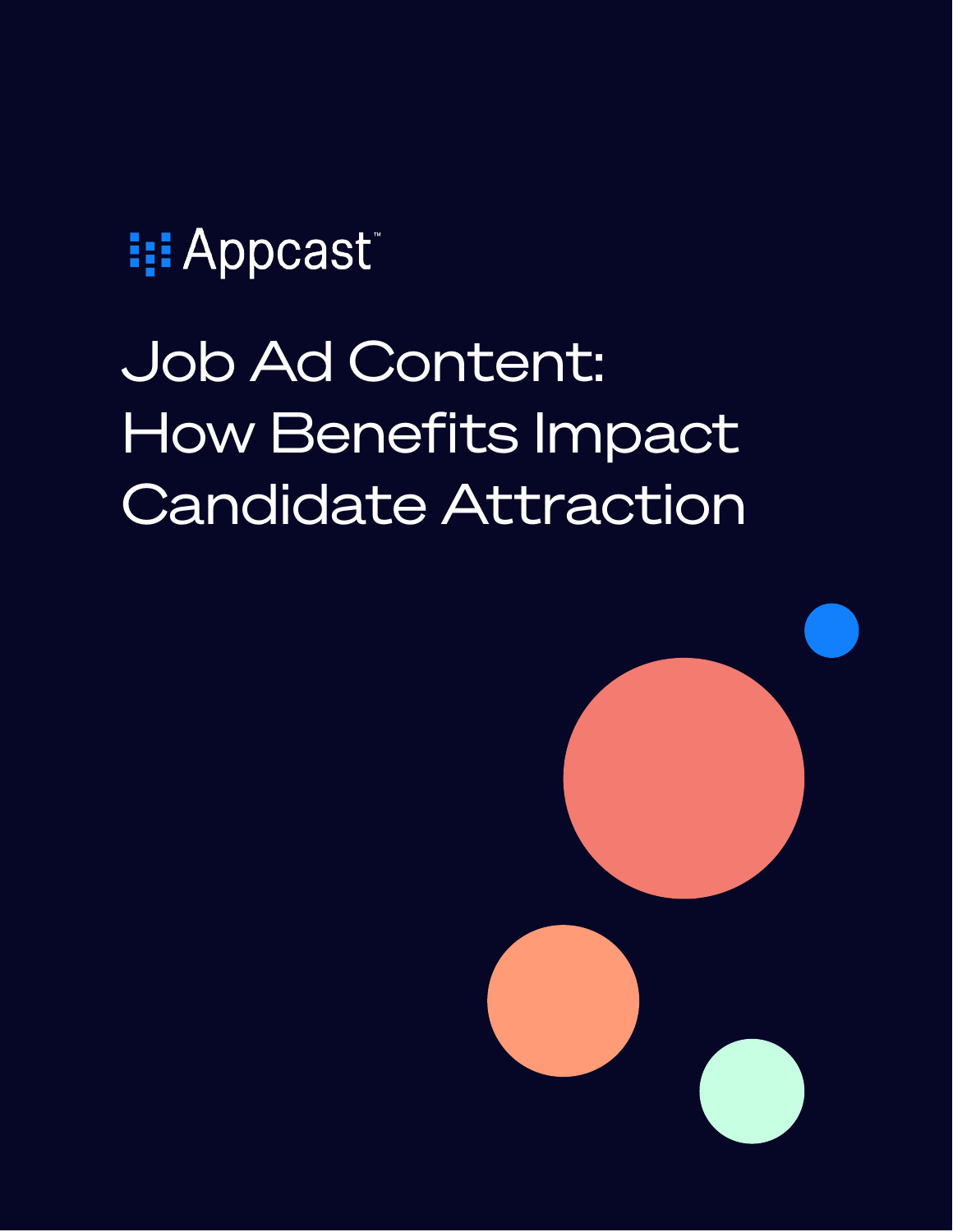# Job Ad Content: How Benefits Impact Candidate Attraction

Benefits. Hiring organizations certainly understand the importance of offering them. And when recruiting for open positions, talent acquisition professionals typically include some mention of benefits in job ads.

But does including benefits in job ads make a difference when it comes to candidate attraction?

The short answer is yes.

Previous research, conducted in 2018 by behavioral scientist Ashley Whillans, PhD, Harvard Business School, and others, using Appcast data, found that each benefit you include in a job ad increases the apply rate by 1% to 5%.

While this has served as a good rule of thumb, Appcast wanted to determine if it is still a best practice and dive deeper into the impact of benefits in job ads.

Specifically, are all benefits listed in job ads equal? That is, do some carry more weight than others? Moreover, is the result the same for all industries / job functions?

Additionally, are there benefits of interest to job seekers, which employers may offer but not include when recruiting for open positions, that should be touted in job ads? Similarly, do other benefits resonate with job seekers that employers should consider offering and advertising?

With these questions as a starting point, Appcast looked more closely at how benefits language in job ads drives candidate engagement.

### Methodology

Appcast Research looked at 7.6 million job ads for the period January 1 through July 31, 2021. These job ads corresponded to approximately 500,000 distinct job descriptions (many job ads use the same job description). We then randomly selected 100,000 job descriptions for a representative sample. The average apply rate remained consistent at 5.4%.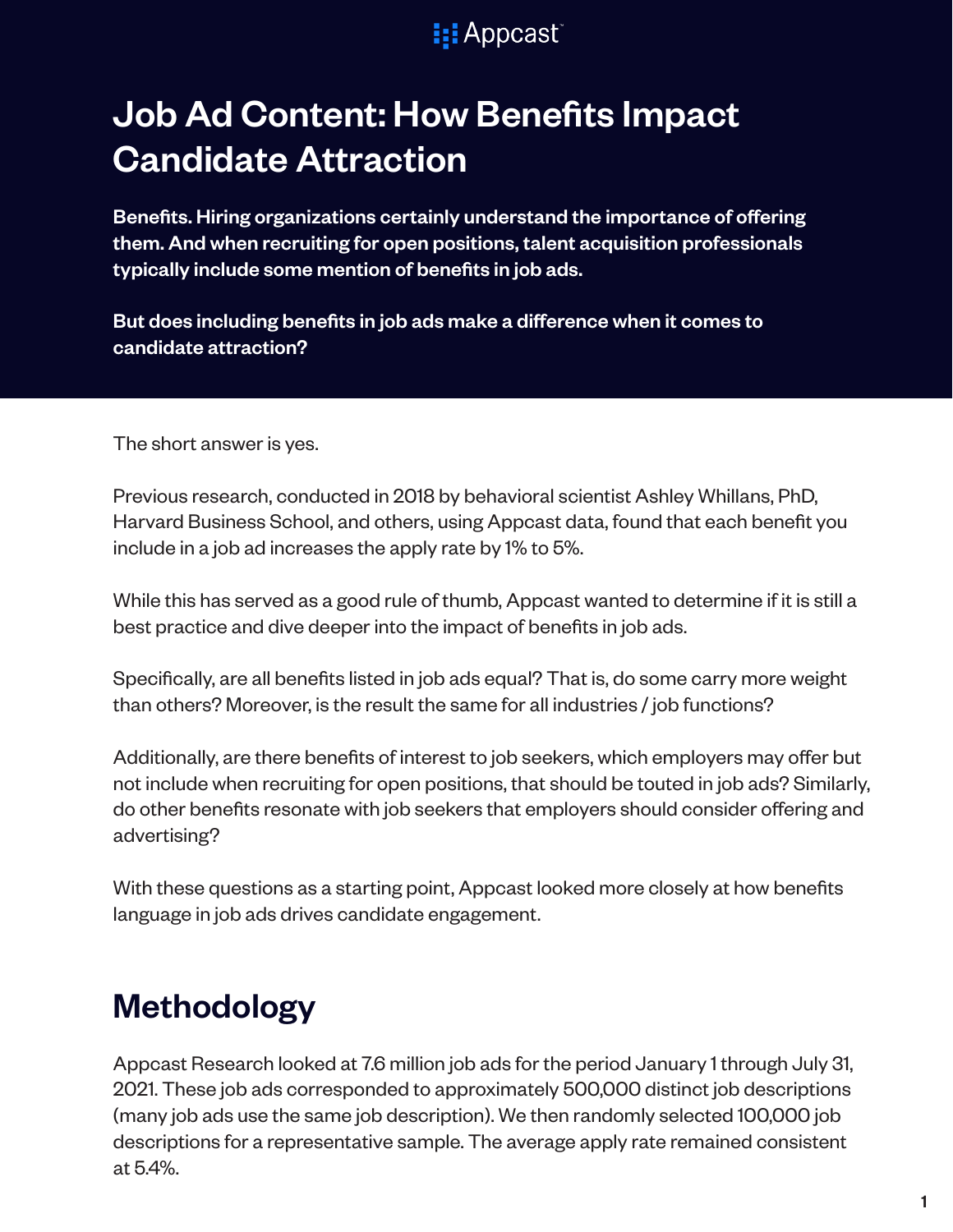The job ads analyzed account for \$32 million in spend and represent a wide range of industries / job functions.

When looking at benefits by individual industry / job function, we established a threshold of at least 100 mentions per benefit.

| <b>Administration</b>                    | <b>Management</b>                  |
|------------------------------------------|------------------------------------|
| <b>Business &amp; Consumer Services</b>  | <b>Manufacturing</b>               |
| <b>Construction &amp; Skilled Trades</b> | <b>Marketing &amp; Advertising</b> |
| <b>Customer Service</b>                  | <b>Real Estate</b>                 |
| <b>Education</b>                         | <b>Retail</b>                      |
| <b>Finance</b>                           | <b>Sales</b>                       |
| <b>Food Service</b>                      | <b>Science &amp; Engineering</b>   |
| <b>Healthcare</b>                        | <b>Security</b>                    |
| <b>Hospitality</b>                       | <b>Technology</b>                  |
| <b>Human Resources &amp; Staffing</b>    | <b>Transportation</b>              |
| <b>Insurance</b>                         | <b>Warehousing &amp; Logistics</b> |
| Legal                                    |                                    |

#### These industries / job functions were part of the study:

Note: *Several industries / job functions were excluded from the analysis because there was not enough data for results to be meaningful*.

#### Once the parameters were set, we looked at these benefits:



#### Healthcare Benefits

- Health Insurance
- Dental Insurance
- Vision Insurance
- Pet Insurance
- Behavioral Health Benefit



#### Family Benefits

- Parental Leave
- Adoption Benefit
- Onsite Childcare
- Childcare Benefit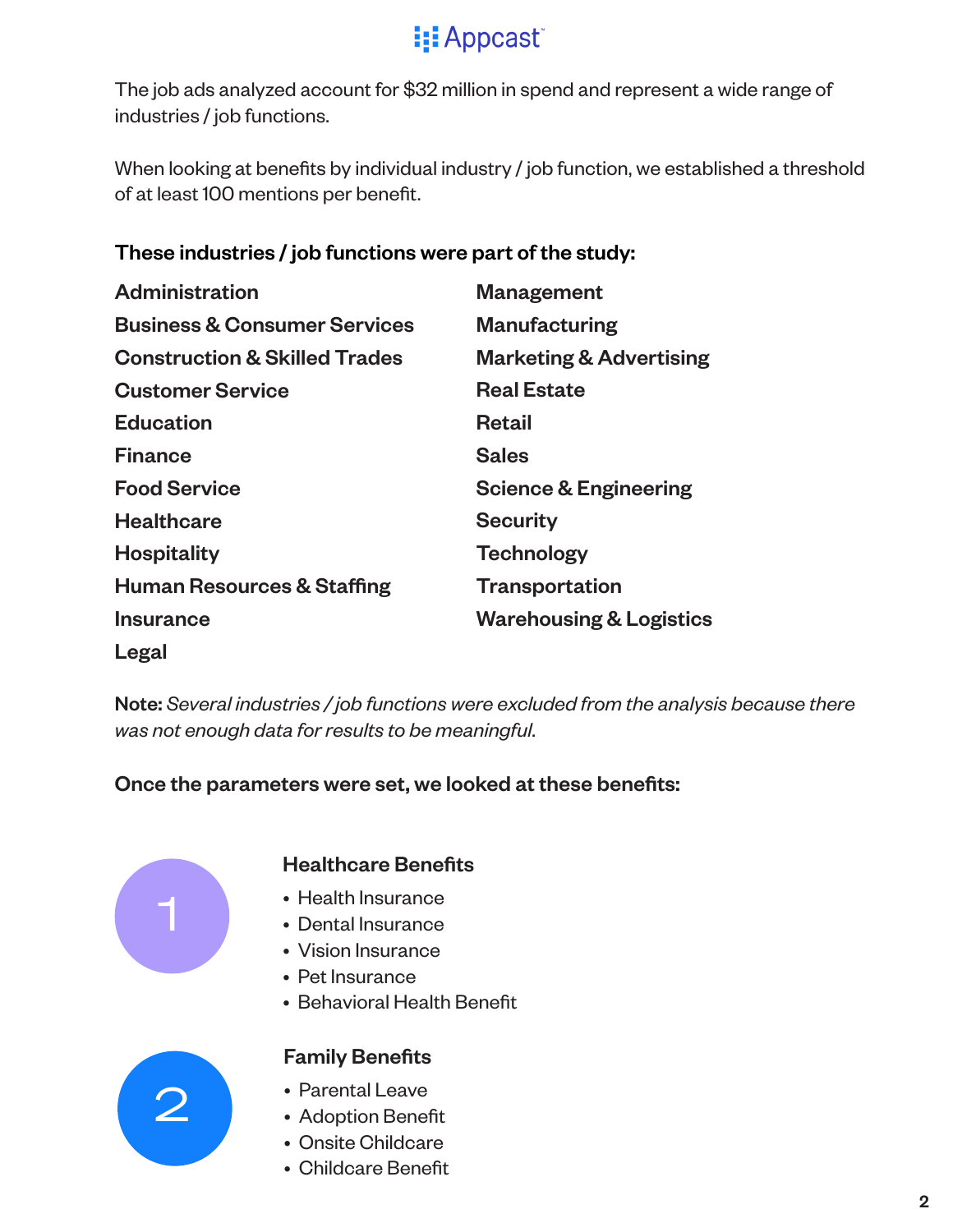#### Additional Compensation



#### • Referral Bonus

- Performance Bonus
- Signing Bonus
- Regular Increment Bonus
- Stock Options
- 401(k)



#### Education / Professional Development Benefits

- Tuition Assistance
- Student Loan Repayment
- Professional Development



#### Paid Time Off

- Paid Vacation
- Paid Sick Time
- Paid Personal Time

We purposely did not include Flexibility Benefits, such as flexible hours, remote work, and hybrid work arrangements, as these benefits require different analysis and will be covered in a separate paper.

We also did not include Office Perks, such as onsite fitness centers, as these types of offerings are numerous and most are not widely applicable.

After determining benefits categories, we relied on natural language for the study, querying common benefits terms as well as synonyms for those terms. As an example, in the Additional Compensation category, synonyms for "signing bonus" included "signon bonus," "sign on bonus," and "hiring bonus."

In addition to accounting for a variety of word choices, there were other challenges with this study. Some employers use the same job description for thousands of jobs; others have a separate job description for each job ad. Random sampling, along with attention to job ads and benefits language by industry / job function, helped address these challenges.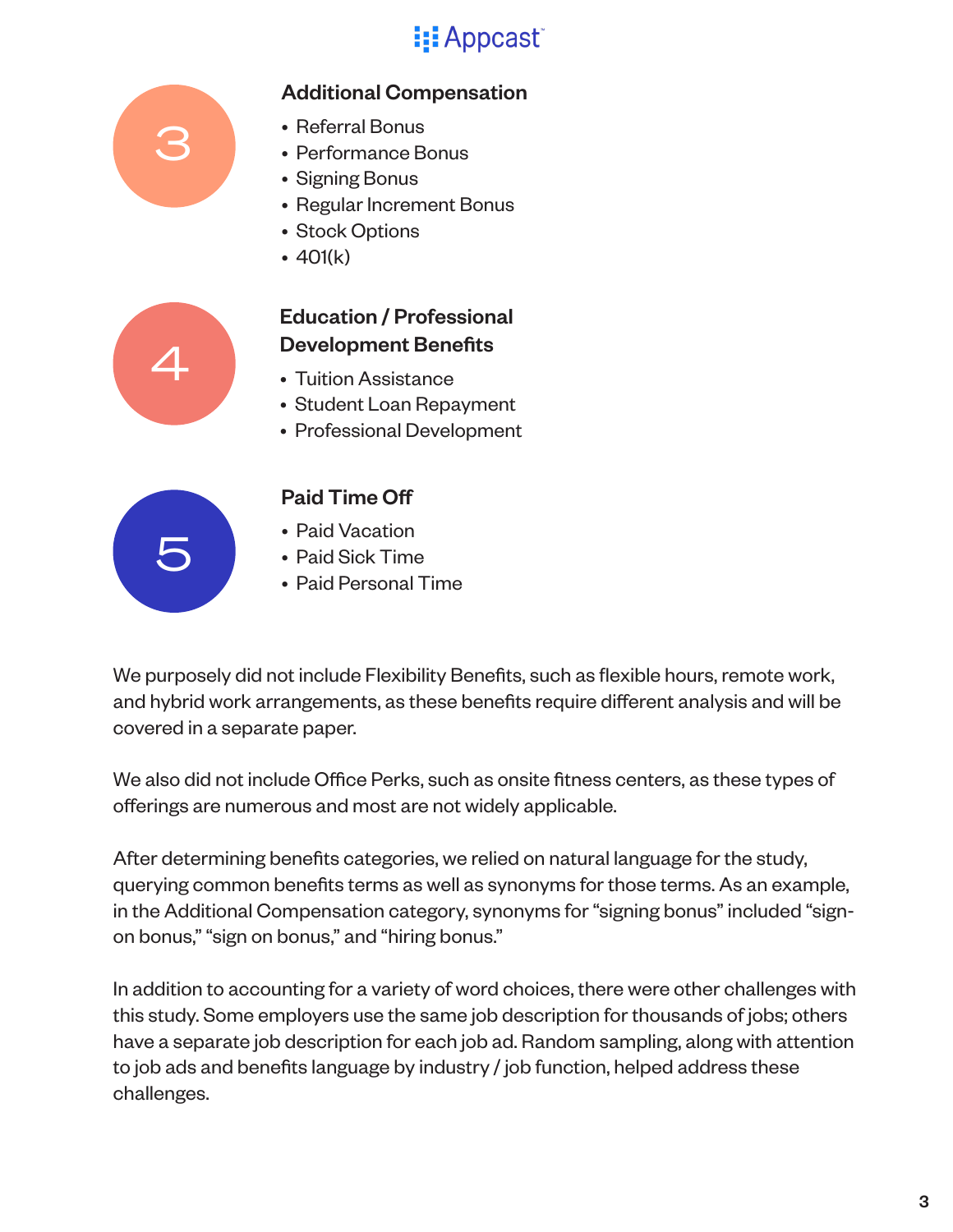### **Overview**

Appcast Research found that only 52% of the job descriptions in our sample mentioned any of these benefits. Either the jobs don't include these benefits (likely the case with many hourly positions), or they do, and employers are simply not highlighting these benefits in their job ads.

Overall, job ads that mentioned none of the benefits we looked at had an aggregate apply rate of 5.0%. Job ads with one or more of these benefits had an aggregate apply rate of 6.1% (22% higher).

Despite a wide array of offerings, which vary from employer to employer and by industry / job function, overall, the benefits that have the most positive impact on apply rate are those with a bottom-line value to job seekers.

Mentions of the following benefits in job ads are associated with an overall increase in apply rate as shown.

| <b>Regular Incremental Bonus</b><br><b>Pet Insurance</b>                                 | $13.9\%$ vs. $5.4\%$ +155.1%<br>$7.4\%$ vs. 5.4% $+37.0\%$                       |  |
|------------------------------------------------------------------------------------------|----------------------------------------------------------------------------------|--|
| <b>Health Insurance</b><br><b>Stock Options / Employee Stock Purchase Plan</b><br>401(k) | $7.1\%$ vs. $5.4\%$ + 29.8%<br>6.9% vs. $5.4\%$ +27.5%<br>6.5% vs. 5.4% $+20.5%$ |  |

The biggest surprise here is pet insurance, although maybe we should have anticipated it. Approximately 67% of U.S. households or about 83 million families own a pet, according to the Insurance Information Institute (III). And, as pet owners will confirm, taking care of these family members can be costly. Arguably too, people have become even closer to their pets while working remotely during the pandemic.

It should be noted, though, that pet insurance was most often mentioned in job descriptions containing four or more benefits. Pet insurance is likely valuable, but its inclusion with other offerings could also be an indicator that the employer offers a strong benefits package overall.

We found the same to be true for stock options / employee stock purchase plans.

Regardless, money and insurance (which equates to money) are what drive job seekers to apply for jobs.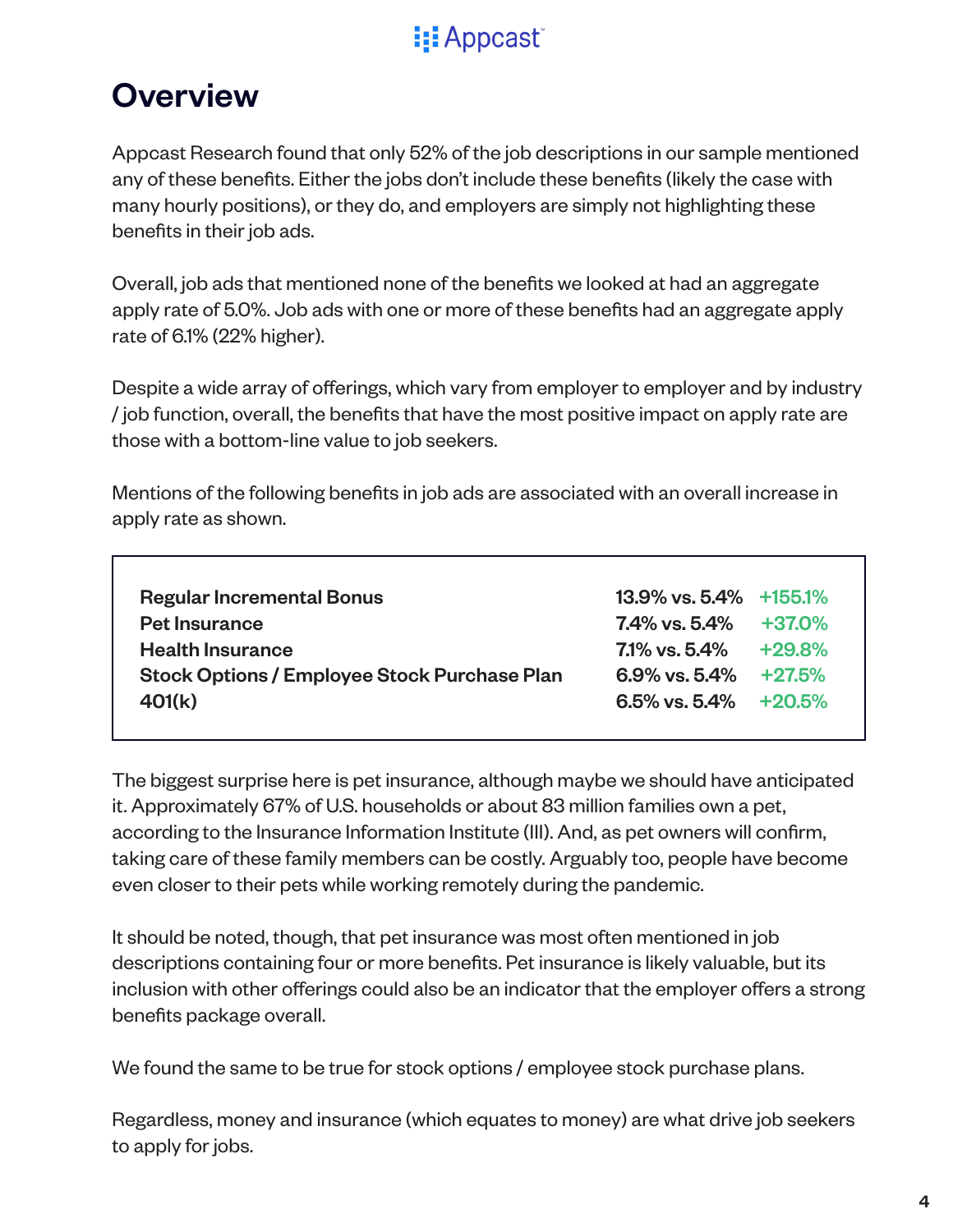However, it appears as though job seekers are looking at finances longer term. In general, quick cash, like referral bonuses and signing bonuses, do not increase apply rates.

The phrase that comes to mind is "financial security." Job seekers are motivated by benefits that offer financial security.

### Findings by Benefits Terms and Industry / Job Function

After looking at the overall impact of individual benefits on apply rates, we then focused on differences by industry / job function. We wanted to know if certain benefits were more attractive to job seekers looking for employment in specific fields.

Admittedly, getting our arms around this wasn't easy, and presenting our findings is challenging as well. We decided that the most logical approach is to share findings by benefits terms, with attention to the industries / job functions most impacted. For easy reference, these disciplines are listed in alphabetical order in the various benefits categories.

# Healthcare Benefits

#### Health Insurance

As previously stated, when health insurance was included in job ads it generally was associated with a higher apply rate. This is true overall and across many industries / job functions.

These industries / job functions showed a notable increase in apply rate when job ads mentioned health insurance.

Customer Service 3.77% vs. 10.64% Education 6.71% vs. 5.71% Healthcare 5.58% vs, 4.43% Legal 5.06% vs. 4.05%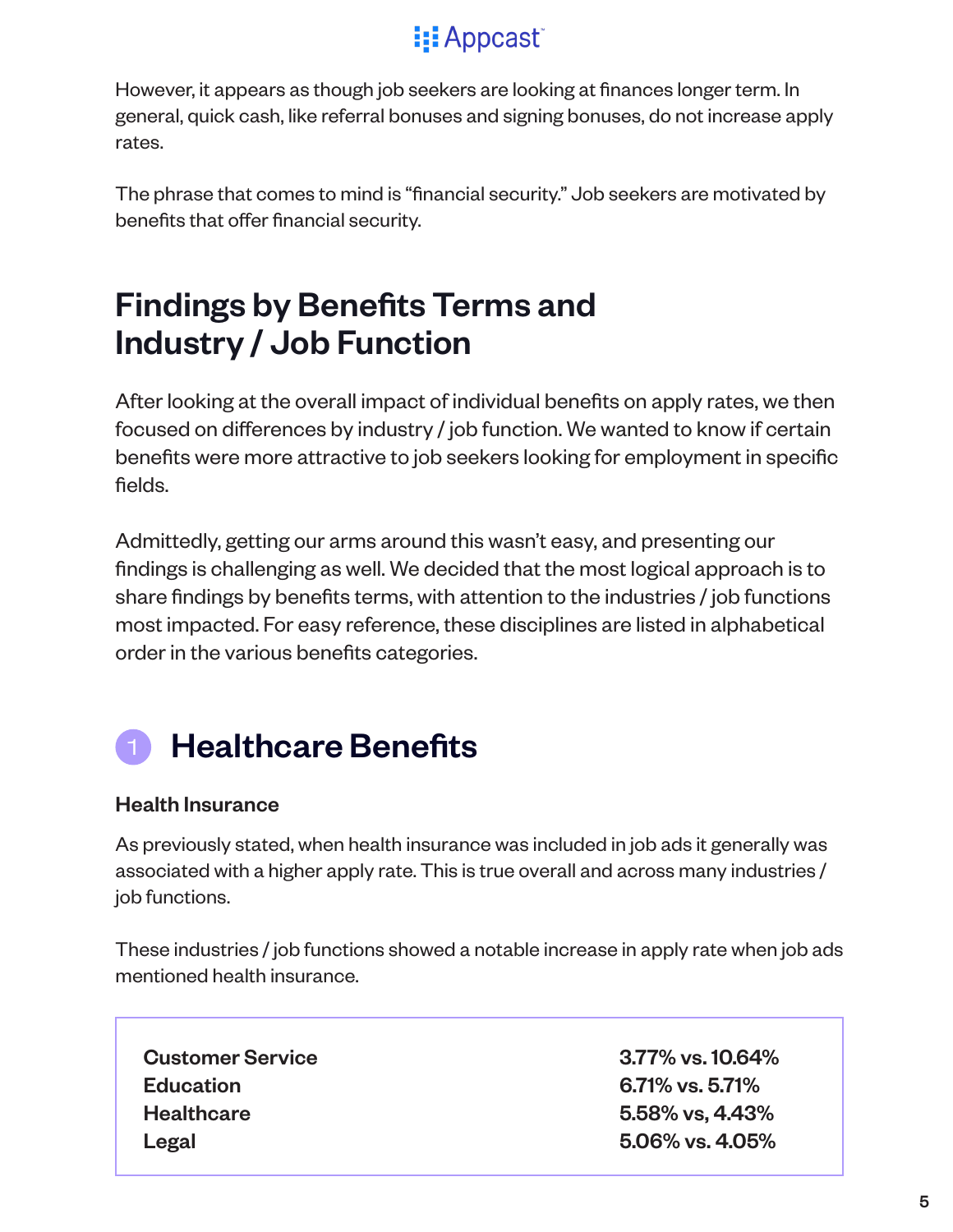Marketing & Advertising 17.02% vs. 11.41% Science & Engineering 7.38% vs. 5.85% Technology 11.66% vs. 7.67% Transportation 3.03% vs. 2.71%

There were also smaller upticks in these industries / job functions.

| 10.81% vs. 10.67% |
|-------------------|
| 6.99% vs. 5.76%   |
| 4.68% vs. 4.60%   |
| 11.24% vs. 10.66% |
| 5.76% vs. 5.19%   |
| 7.11% vs. 6.32%   |
| 3.03% vs. 2.71%   |
|                   |

But there were a few exceptions. In these disciplines, when health insurance was mentioned in job ads, the benefit did not increase apply rate.

- Finance
- Food Service
- Hospitality
- Manufacturing
- Retail
- Sales
- Security
- Warehousing & Logistics

For some of these industries / job functions, it may be that intense competition for workers and shortage of candidates are factors, as opposed to the benefit itself.

For Human Resources & Staffing, there weren't enough job ads with the term and the impact could not be measured.

Note: *In the job ads we sampled, health insurance, as a benefit, was often listed in connection with dental insurance, for example, as "medical/dental.*"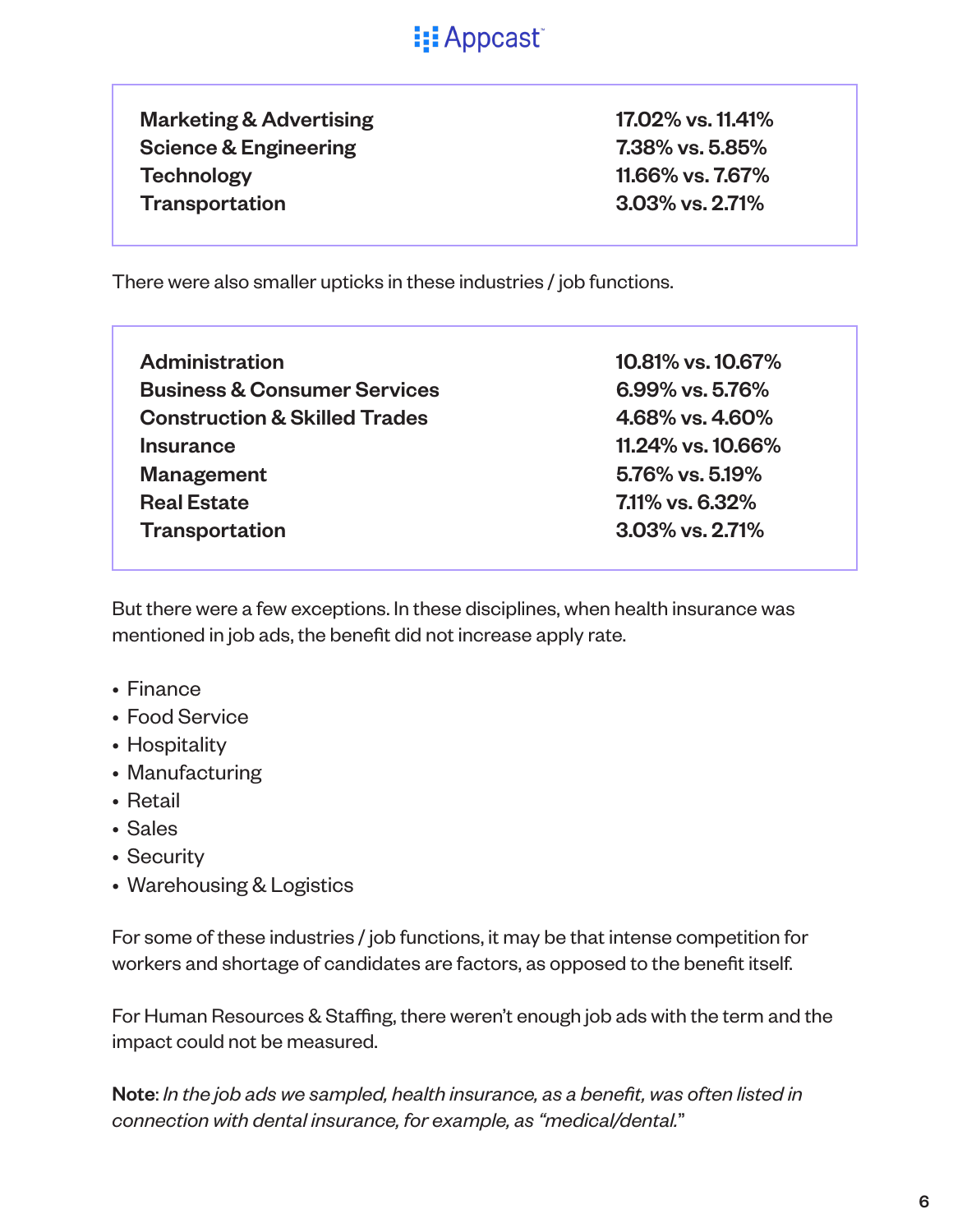#### Dental Insurance

Dental insurance was not often mentioned as a separate benefit in the job ads we sampled; it was typically included in the health insurance category.

This created limitations from the standpoint of data analysis. Looking at the impact of the individual benefit by industry / job function was not feasible.

#### Vision Insurance

Vision insurance, on the other hand, was mentioned more frequently. Yet, in general, there was no positive impact on apply rate, except for these disciplines, where the apply rate increased, perhaps because the benefit has more value to workers in these fields.

Business & Consumer Services 7.26% vs. 5.76% Construction & Skilled Trades 4.64% vs. 4.60% Manufacturing 5.14% vs. 4.87% Science & Engineering 8.76% vs. 5.85% Warehousing & Logistics 7.03% vs. 4.16%

#### Pet Insurance

Despite the overall number of mentions of pet insurance in the job ads we sampled, there usually weren't enough mentions of the benefit in individual industries / job functions to draw any conclusions about specific disciplines and apply rate.

This said, there were two disciplines that met our threshold, and if they are any indication, pet insurance is as hot as overall results suggest.

| <b>Healthcare</b>                | 7.52% vs. 4.43%  |
|----------------------------------|------------------|
| <b>Science &amp; Engineering</b> | 10.92% vs. 5.85% |

#### Behavioral Health Benefit

With organizations stressing the importance of mental health and the pandemic drawing attention to the same, it is likely that behavioral health benefits will gain traction.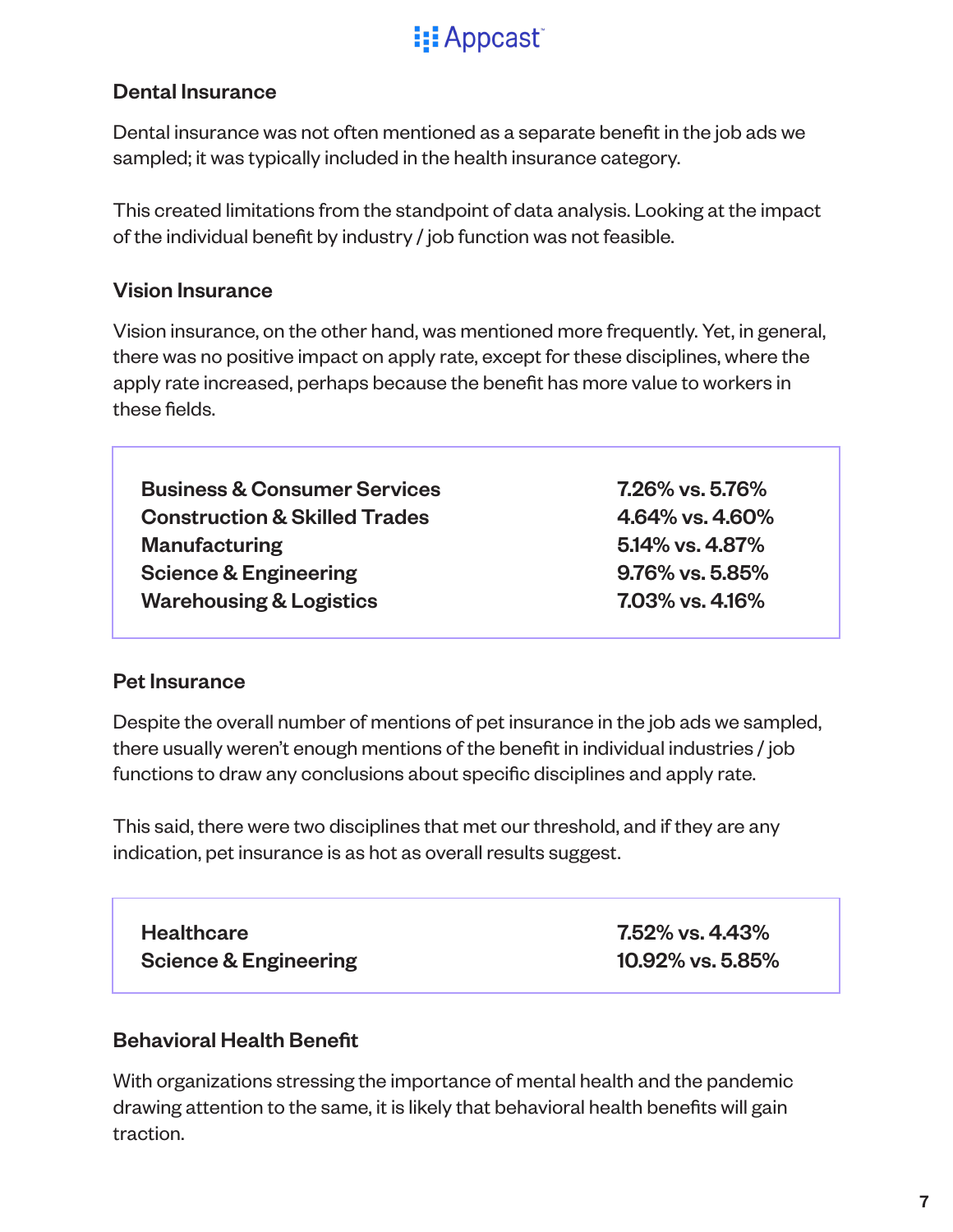But so far, there is not widespread mention of the benefit in job ads across industries / job functions. It was only included in 2.9% of job ads in our total sample.

In the few disciplines where results could be measured there tended to be an increase in apply rate.

Construction & Skilled Trades 6.21% vs. 4.60% Healthcare 5.08% vs. 4.43% Science & Engineering 8.09% vs. 5.85%



#### Parental Leave

In general, parental leave is not a benefit regularly mentioned in job ads; it was only included in 2.4% of job ads in our sample. When the impact of the benefit could be measured, it did not increase the apply rate, with the exception of these disciplines.

| <b>Healthcare</b> | 4.67% vs. 4.43% |
|-------------------|-----------------|
| <b>Sales</b>      | 7.84% vs. 6.26% |

#### Adoption Benefit

Similarly, adoption benefit is not often mentioned. When the impact of the benefit could be measured, it did not increase the apply rate, with the exception of one discipline.

Finance 10.04% vs. 8.42%

#### Onsite Childcare

Although childcare is frequently given as a reason for the worker shortage, very few employers advertise this benefit, if they indeed offer it. In total, only 88 job ads included onsite childcare; 56 of them were in Healthcare.

The sample was too small to effectively measure the impact on apply rate.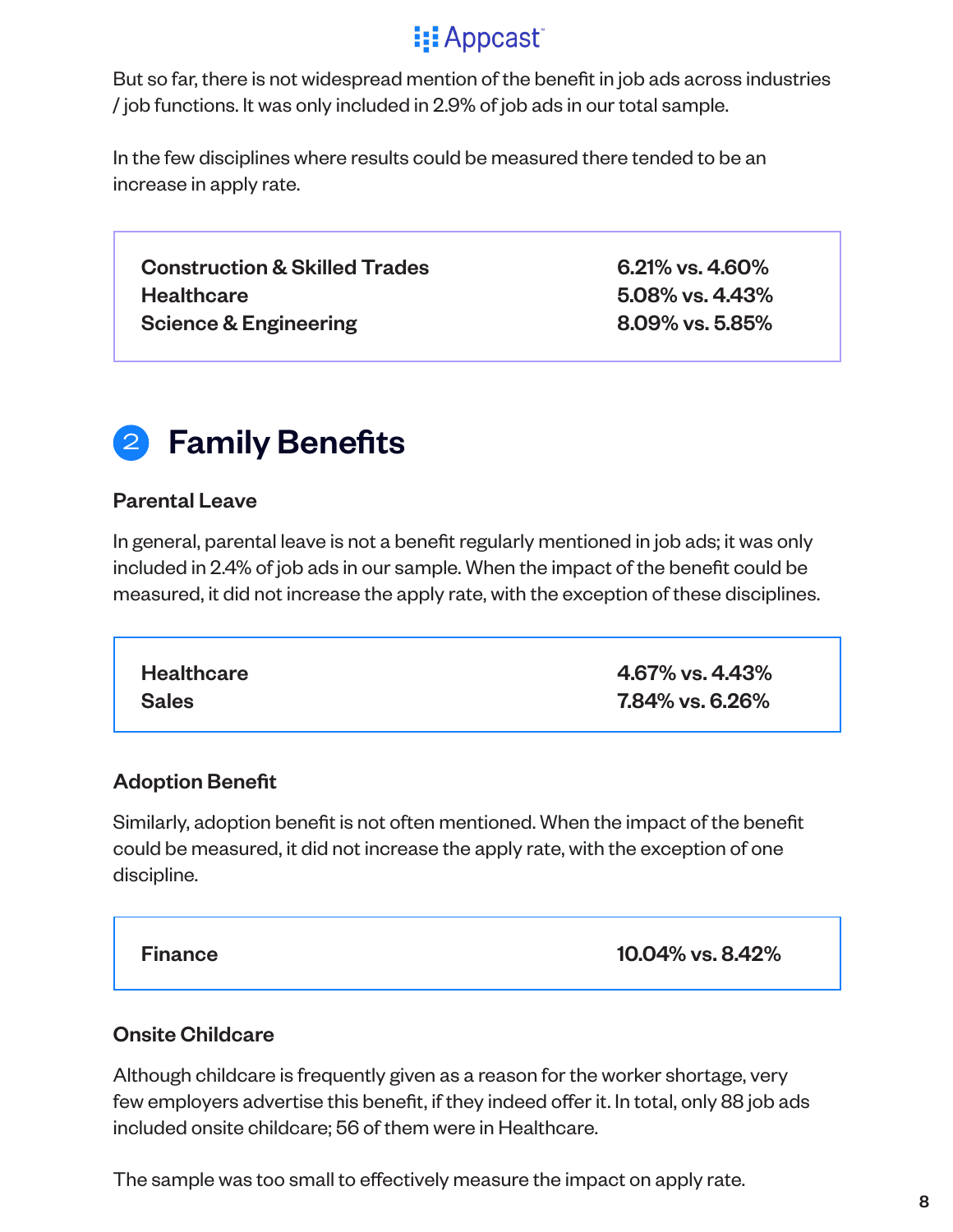

#### Childcare Benefit

In all the job descriptions we looked at, there were only 37 mentions of other childcare benefits across all disciplines. Here again, the sample was too small to measure the impact on apply rate.

#### Additional Compensation 3

#### Referral Bonus

Referral bonus, sometimes called employee referral program, is mentioned much more frequently than childcare in job ads, but it appears to have little impact on apply rate.

These disciplines are the only two where the apply rate increased when the benefit was mentioned.

Construction & Skilled Trades 5.70% vs. 4.60% Warehousing & Logistics 4.79% vs. 4.16%

#### Performance Bonus

There weren't enough mentions of performance bonus in individual disciplines to effectively measure the impact of apply rate.

#### Signing Bonus

Despite employers' efforts at enticing candidates with signing bonuses, the impact on apply rate across industries and job functions is not positive.

The issue may be that when job ads mentioned signing bonus, it was likely to be the only benefit included in the ads. This benefit, offered in isolated, is likely not enough to motivate job seekers to apply.

There is one industry / job function where there was an increase in apply rate.

Warehousing & Logistics

6.72% vs. 4.16%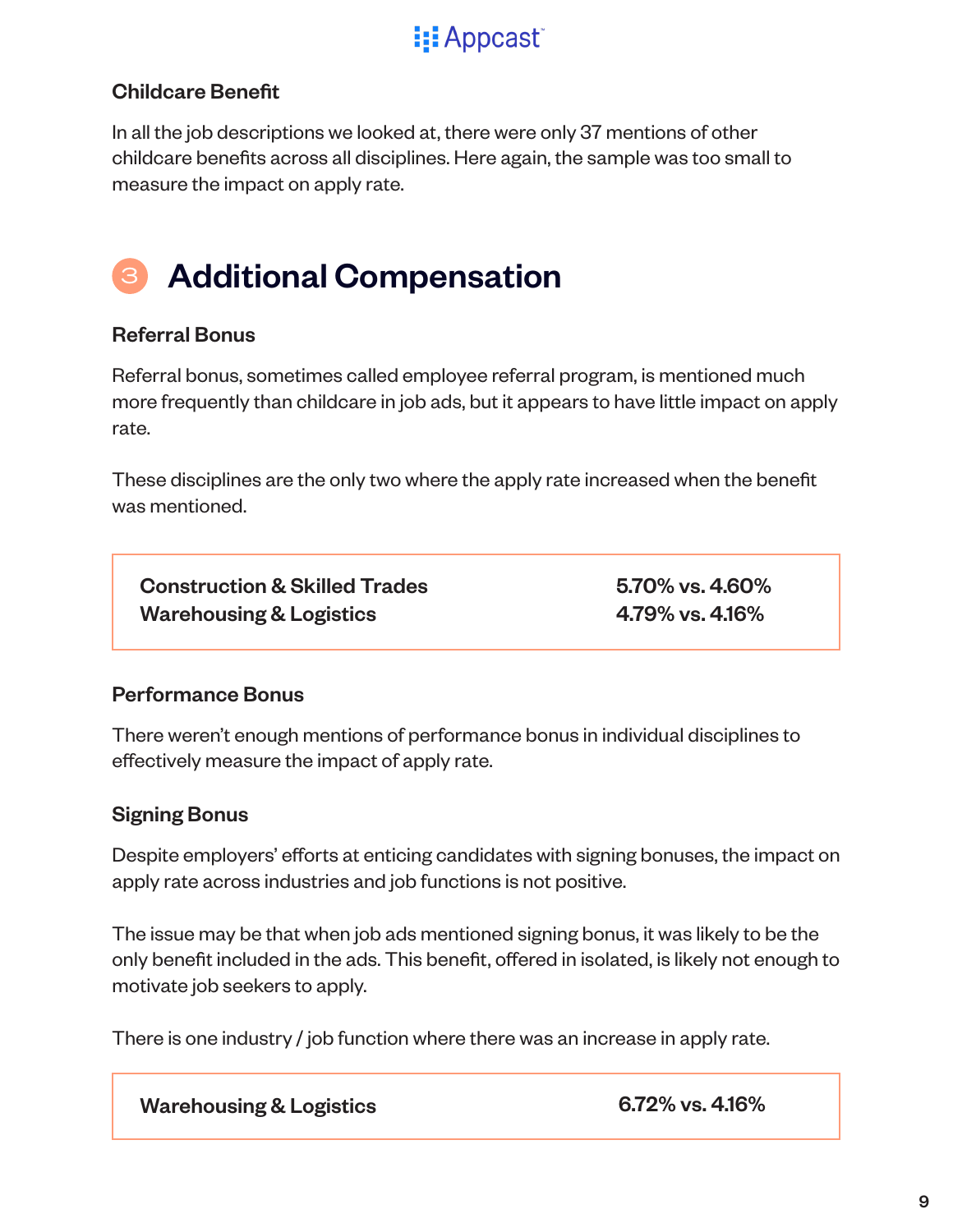#### Regular Increment Bonus

With regular bonuses, though, there is a difference.

The following industries / job functions showed a notable increase in apply rate when job ads mentioned a bonus.

Construction & Skilled Trades 6.96% vs. 4.60% Customer Service 26.44% vs. 10.64% Science & Engineering 8.54% vs. 5.85% Technology 17.40% vs. 7.67%

There were also smaller upticks in these industries / job functions.

| <b>Healthcare</b> | 4.63% vs. 4.43% |
|-------------------|-----------------|
| Retail            | 6.48% vs. 5.97% |
| <b>Sales</b>      | 7.02% vs. 6.26% |

Interestingly, there was no increase in apply rate in Food Service and Transportation. This could be due to intense competition for workers in these fields.

#### Stock Options / Employee Stock Purchase Plans

When job ads mentioned stock options / employee stock purchase plans, the ads tended to get more applies across a variety of disciplines, including some you might not expect.

| <b>Administration</b>                    | 11.86% vs. 10.67%  |
|------------------------------------------|--------------------|
| <b>Construction &amp; Skilled Trades</b> | 7.57% vs. 4.60%    |
| <b>Education</b>                         | $6.47\%$ vs. 5.71% |
| <b>Food Service</b>                      | 14.12% vs. 9.27%   |
| <b>Healthcare</b>                        | 6.40% vs. 4.43%    |
| <b>Management</b>                        | 5.78% vs. 5.19%    |
| <b>Science &amp; Engineering</b>         | 12.06% vs. 5.85%   |
| <b>Transportation</b>                    | 3.67% vs. 2.71%    |
| <b>Warehousing &amp; Logistics</b>       | 7.67% vs. 4.16%    |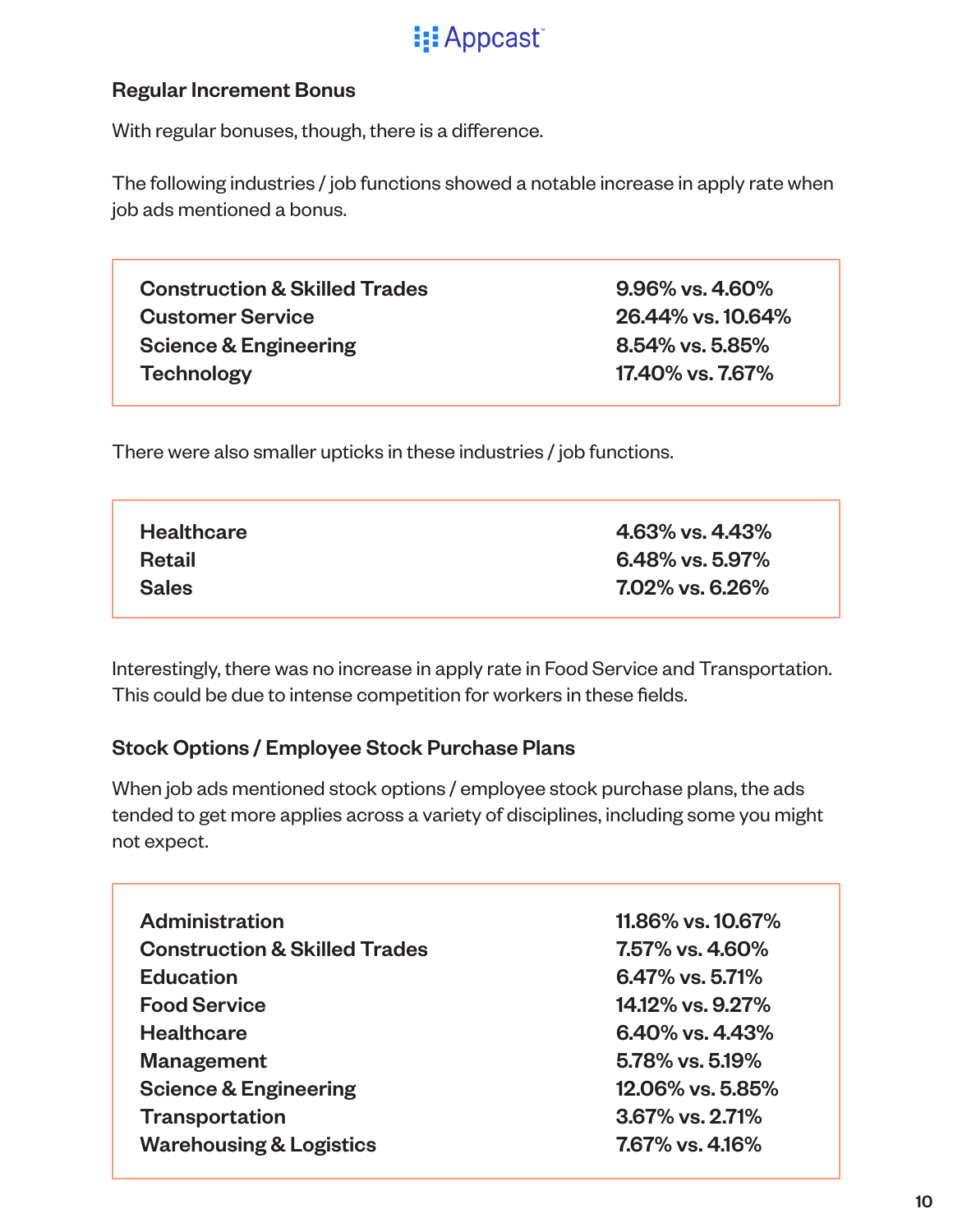

Of note, stock options / employee stock purchase plans did not increase the apply rate for Sales jobs.

#### 401(k)

Likewise, including 401(k) in a job ad is a draw for some disciplines and not others.

When job ads for these industries / job functions mentioned 401(k) as a benefit, there was an increase in apply rate.

| <b>Customer Service</b>            | 13.06% vs. 10.64%     |
|------------------------------------|-----------------------|
| <b>Education</b>                   | 6.57% vs. 5.71%       |
| <b>Finance</b>                     | 10.57% vs. 8.42%      |
| <b>Food Service</b>                | $9.99\%$ vs. $9.27\%$ |
| <b>Healthcare</b>                  | 4.58% vs. 4.43%       |
| <b>Hospitality</b>                 | 10.16% vs. 10.06%     |
| <b>Insurance</b>                   | 11.25% vs. 10.66%     |
| Legal                              | $4.73\%$ vs. $4.05\%$ |
| <b>Marketing &amp; Advertising</b> | 15.09% vs. 11.41%     |
| <b>Real Estate</b>                 | 8.57% vs. 6.32%       |
| Retail                             | $6.95\%$ vs. 5.97%    |
| <b>Science &amp; Engineering</b>   | $6.76\%$ vs. 5.85%    |
| <b>Technology</b>                  | 9.33% vs. 7.67%       |
| <b>Warehousing &amp; Logistics</b> | $5.69\%$ vs. 4.16%    |

#### Education / Professional Development 4

#### Tuition Assistance

These are the disciplines where including tuition assistance in job ads had a positive impact on apply rate.

Business & Consumer Services 6.78% vs. 5.76% Construction & Skilled Trades 4.64% vs. 4.60% Education **2.01%** vs. 5.71% Food Service 12.62% vs. 9.27%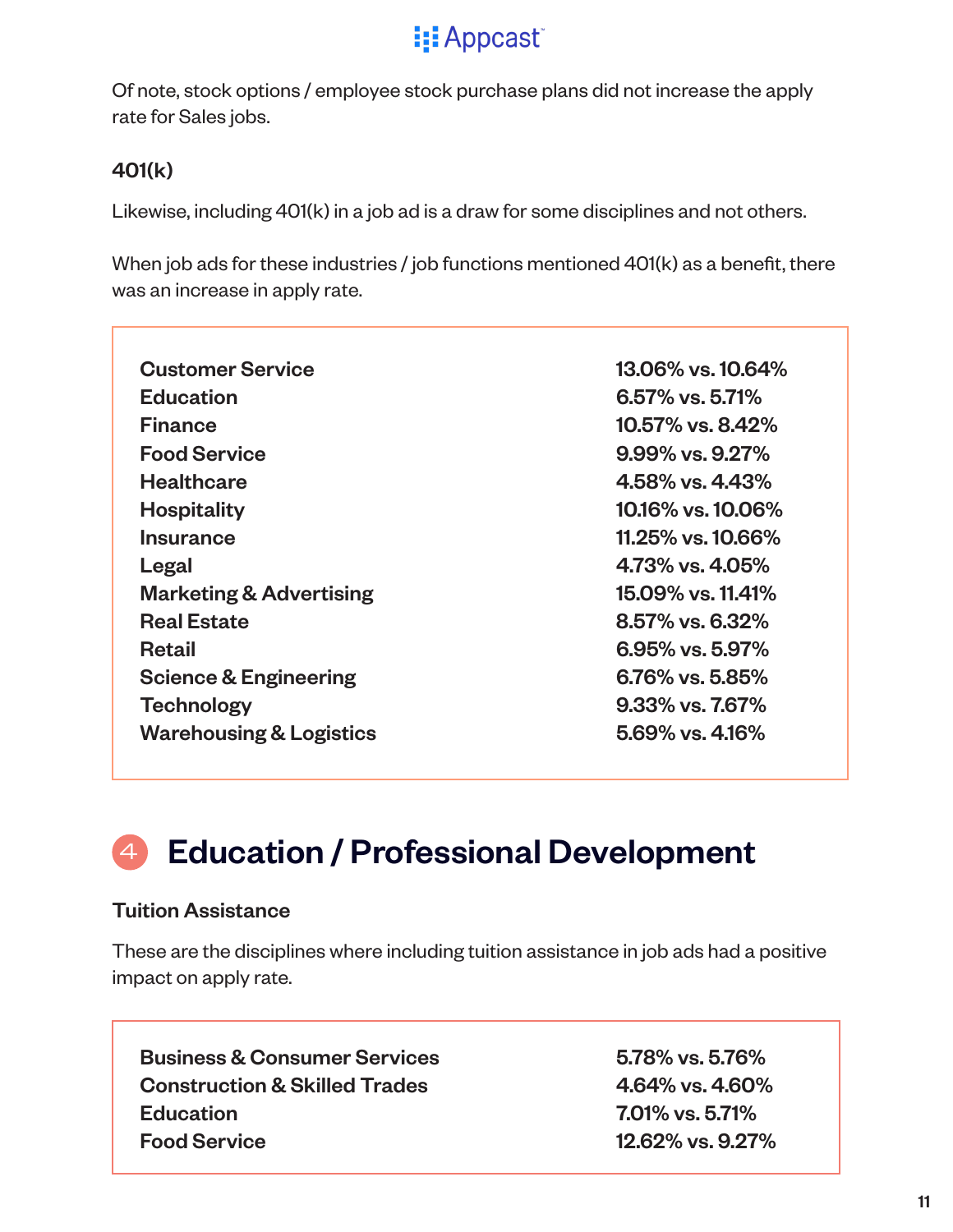| <b>Healthcare</b>                |
|----------------------------------|
| Management                       |
| <b>Manufacturing</b>             |
| <b>Science &amp; Engineering</b> |
| <b>Transportation</b>            |

 $5.78\%$  vs.  $4.43\%$ 5.49% vs. 5.19%  $5.05\%$  vs.  $4.87\%$  $7.68\%$  vs.  $5.85\%$  $3.56\%$  vs.  $2.71\%$ 

#### Student Loan Repayment

For all the talk about student loan repayment, and the political debate around student loan forgiveness, the impact of student loan repayment as a benefit in job ads is basically non-existent. It was mentioned in only 3.9% of job ads in our sample.

#### Professional Development

Although professional development is frequently mentioned in surveys as a benefit job seekers value, professional development is not often mentioned in job ads – and in job ads where it was mentioned, it did not result in a higher apply rate.

## **5** Paid Time Off

#### Paid Vacation

As a benefit listed in a job ad, paid vacation gets mixed results. Possibly this is because job seekers presume they will get a paid vacation and do not consider the benefits language when deciding to apply or not apply for jobs.

For some disciplines, though, paid vacation was associated with a higher apply rate.

Administration 14.22% vs. 10.67% Business & Consumer Services 6.92% vs. 5.76% Education 6.45% vs. 5.71% Finance 10.64% vs. 8.42% Food Service 9.80% vs. 9.27% Healthcare 4.91% vs. 4.43% Legal 4.35% vs. 4.05%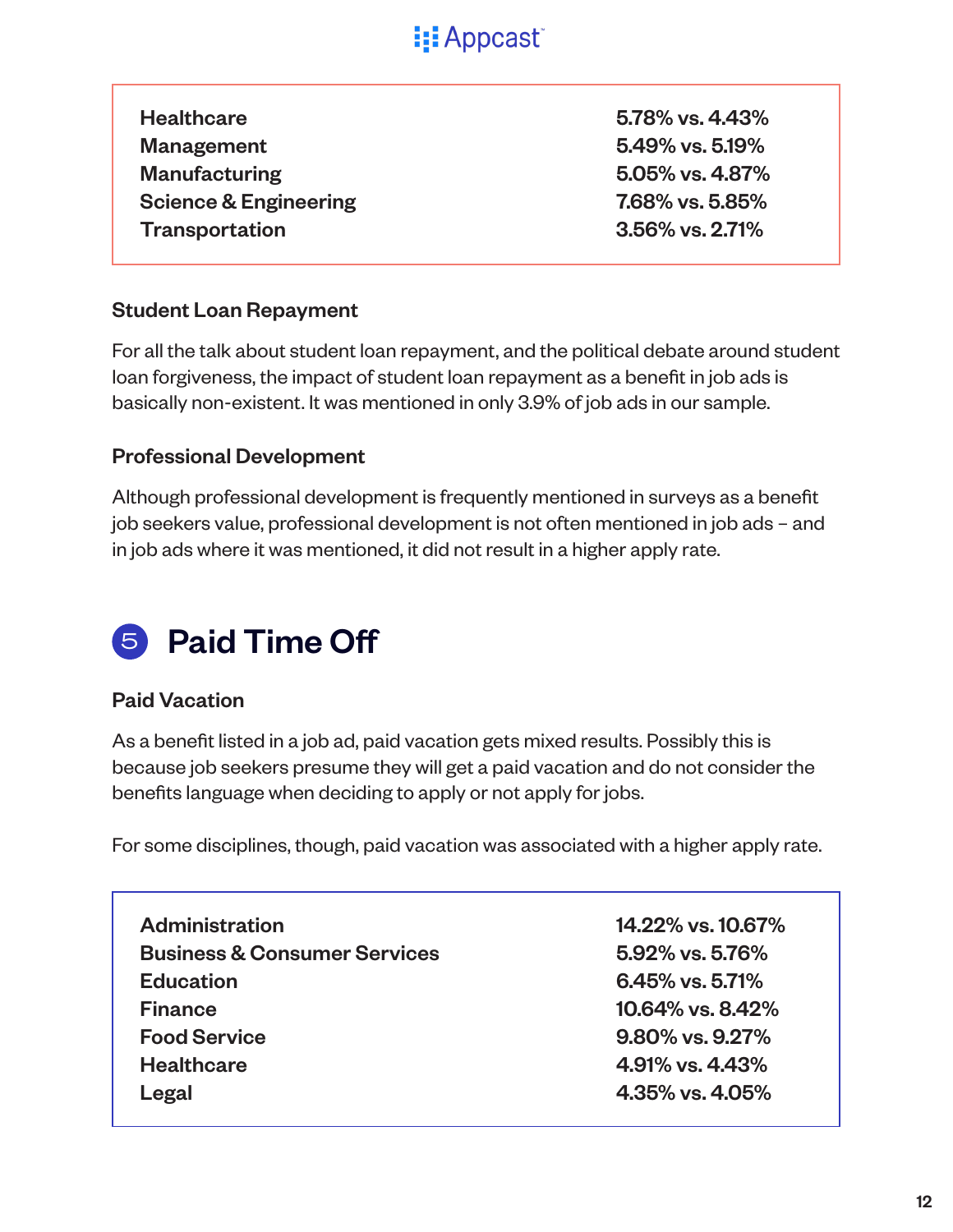

Marketing & Advertising 18.68% vs. 11.41% Real Estate 8.42% vs. 6.32% Retail 6.94% vs. 5.97% Science & Engineering 7.16% vs. 5.85% Technology 7.70% vs. 7.67%

#### Paid Sick Time

Because it was mentioned so infrequently in job ads, it is difficult to measure the impact of paid sick time. This said, two disciplines for which there was sufficient data had an increase in apply rate.

Business & Consumer Services 8.06% vs. 5.76% Healthcare 5.29% vs. 4.43%

#### Paid Personal Time

As with paid sick time, there were few job ads that mentioned paid personal time. For this benefit, no discipline had enough job ads to effectively measure the impact.

#### Other Offerings

There were several other benefits we looked at, including paid sabbatical, relocation assistance, and paid lodging, but the mentions in job ads did not meet the threshold for analysis.

### **Conclusion**

Are candidates interested in some benefits more than others? Based on analysis of apply rates, the answer is yes.

Are candidates in certain industries / job functions motivated by specific benefits? Based on analysis of apply rates, the answer also appears to be yes.

How do you explain the difference between various survey findings and what Appcast Research shows? While surveys reflect what job seekers ideally want, apply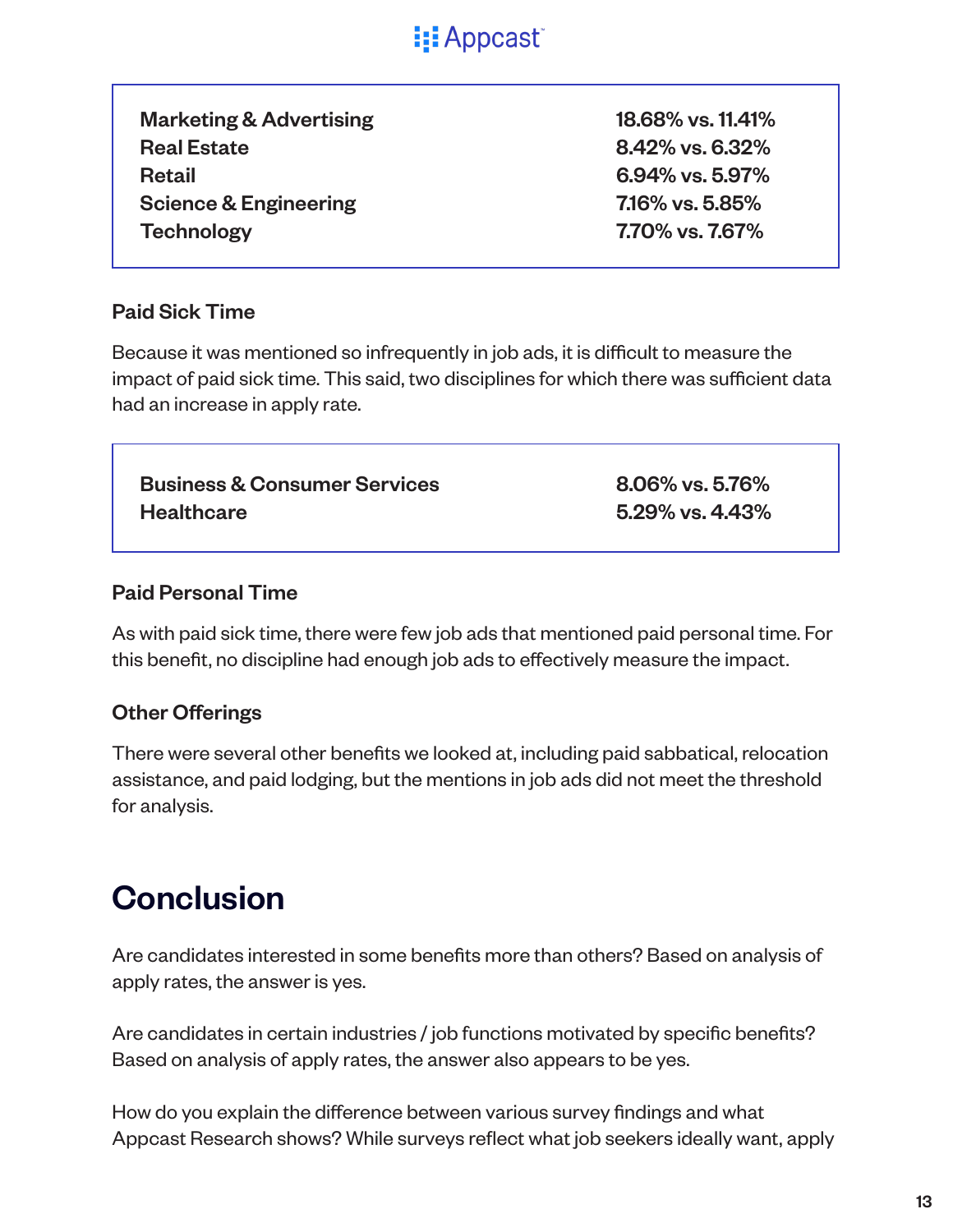### **i:** Appcast

rate is a better measure of what they actually want. It's where the rubber meets the road, so to speak.

And that's not all.

Where previous research showed an increase in apply rate for every benefit included in a job ad, there is no longer a linear relationship. Job ads that included three benefits had the highest apply rate.



Apply Rate by Number of Benefit Mentions

This further supports study findings that, in the current labor market, job seekers are interested in specific benefits.

#### Actionable advice is relatively straightforward:

Look at your benefits. Determine if the benefits you offer are those that will motivate job seekers to apply for positions at your organization. If not, consider making changes.

Look at your job ads. Determine if you are including benefits, from among those you offer, that will motivate job seekers to apply. If not, rewrite your job ads, with attention to the three best benefits you offer. Use the findings from this study as a guide.

Including the right benefits in job ads can help increase your apply rates, which will have a positive impact on your recruitment advertising goals. As important, it will allow you to connect with candidates who truly value what your organization has to offer.